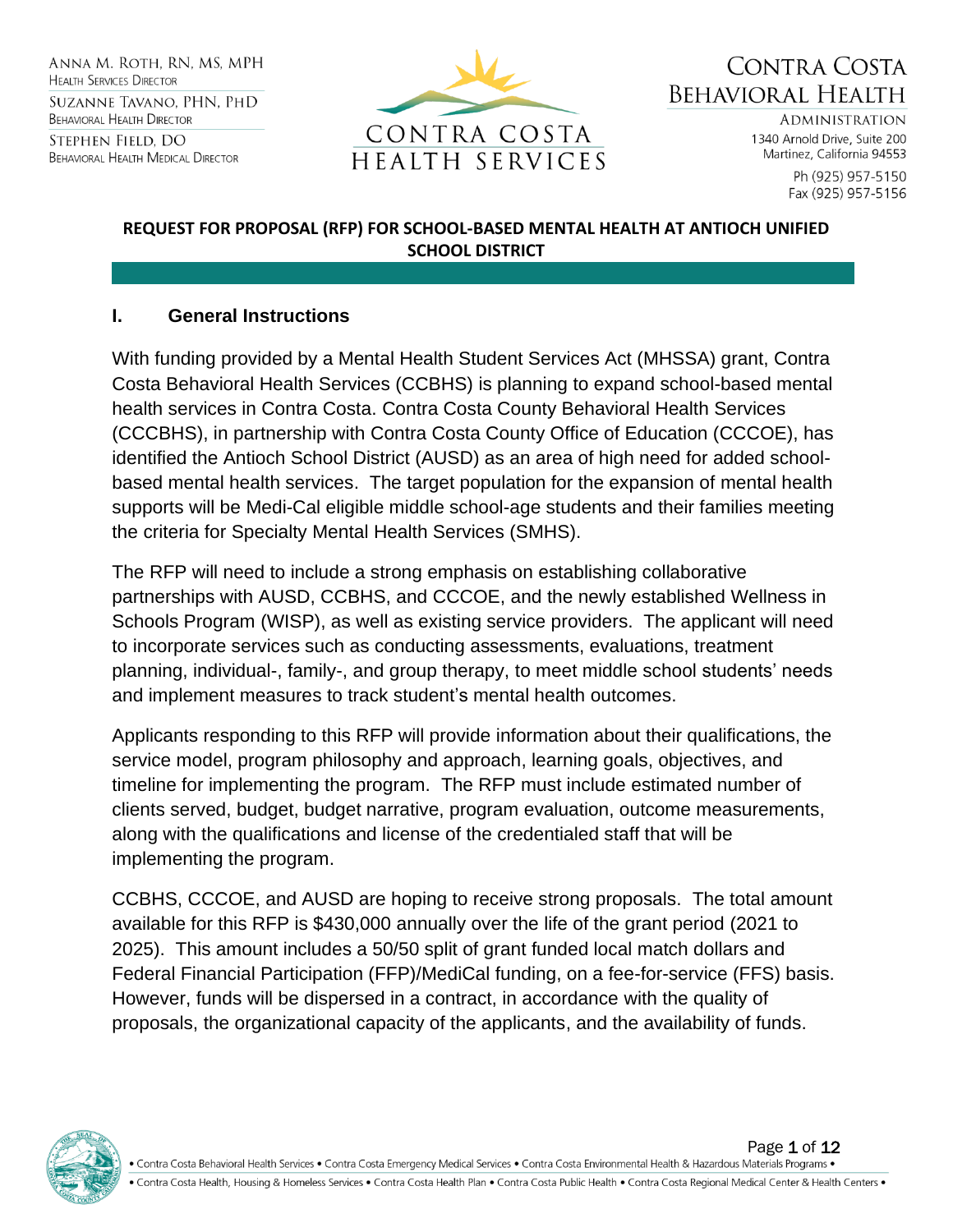### **I (A). Format, Delivery and Due Date**

This RFP and all related forms and materials are available online at CCBHS's webpage: **<http://cchealth.org/bhs/>**.

Please provide one RFP (1) electronic copy, sent via encrypted email, and send a portable USB flash drive, with all attachments, to **[Windy.Taylor@cchealth.org](mailto:Windy.Taylor@cchealth.org)**. The portable USB flash drive can be delivered to the following address:

> **Attn: Windy Taylor Mental Health Project Manager** Contra Costa Behavioral Health Administration 1340 Arnold Drive, Suite 200 Martinez, CA 94553 Phone: 925-957-5148

A single, USB drive, along with the electronic submission, will be due at the above address by or before **4:00 p.m. on Friday December 10, 2021**. Postmarks on this date will not be accepted. Late submissions will not be accepted nor reviewed, no exceptions. Faxed submissions will not be accepted.

In the order presented, submissions shall include the following:

- 1. Cover Page (see attached).
- 2. A work plan narrative (*12-page maximum*) stating the agency's operational and service delivery model. This includes a description of how the applicant will establish collaborative partnerships with AUSD, CCCOE, and CCBHS staff and service providers. The workplan should provide details pertaining to how the agency plans to develop student outreach to promote mental health awareness and education, works with educational staff at assigned schools to identify students in need for individual-, family-, and group therapy, and assists in destigmatizing mental health needs. Please include a description of program oversight and management infrastructure that is sufficient to ensure quality and appropriateness of services. A description of how the applicant will evaluate the effectiveness of the program/model.
- 3. A budget (3*-page maximum*) outlining the expected cost of the project, broken down by major cost categories (1-page). The budget should include justification (2-pages) and should be linked to the work plan narrative.
- 4. Details of the applicant's qualifications relating to the requirements described herein, include successful experiences, if any, with providing Specialty Mental Health Services within a school-based setting. If the applicant is an agency, please include a corporate profile *(5-page maximum).*

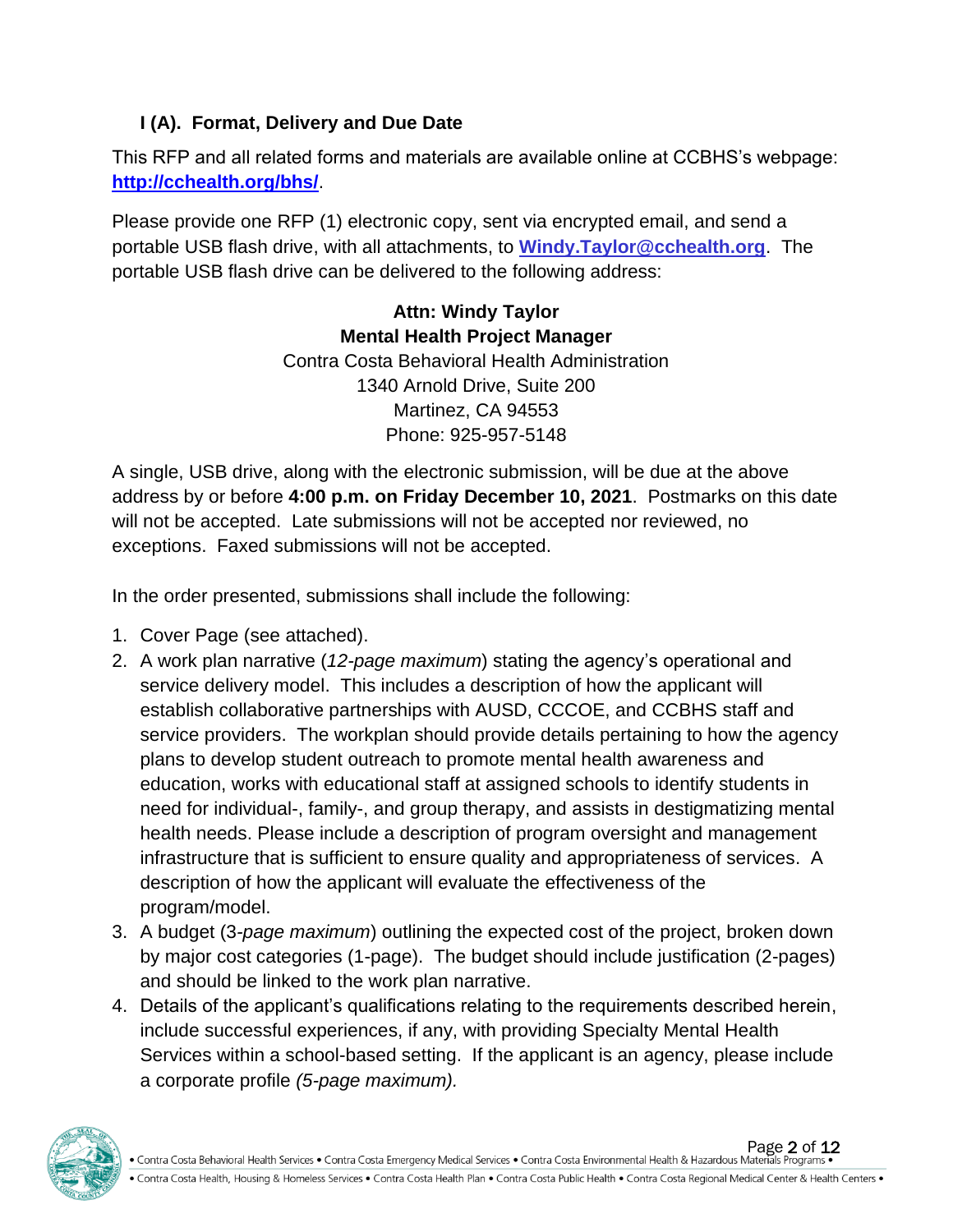5. Appendices should include the resume(s) and licenses of staff proposed to implement and evaluate the work plan (as well as other appendices listed on pages 8-9).

# **I (B). Applicants' Conference**

All interested community-based providers must participate in a **MANDATORY** applicants' conference on **Monday, November 29 at 10am**, via Zoom**. The conference will be limited to a maximum of 90 minutes.** A Zoom link will be provided by Wednesday, November 24, 2021.

## **I (C). Rules and Considerations**

- The cost of developing and submitting a submission in response to this RFP is the responsibility of the applicants and will not be reimbursed through any contracts resulting from this RFP process or from any other County funds.
- CCCBHS may issue an RFP amendment to provide additional data required and make changes or corrections. The amendment will be sent to each applicant who attended the mandatory Applicants' Conference. CCBCHS may extend the RFP submission date if necessary to allow applicants additional time to consider such information and submit required data.
- The RFP may be cancelled via email by CCCBHS, prior to award if the Board of Supervisors determines cancellation is in the best interest of the County.
- The RFP and any contract resulting from this process, may be cancelled by the Board of Supervisors with a 30-day notice, at any time funding is unavailable.
- Contracts awarded as a result of this RFP are subject to pending or perfected protests. The award is subject to cancellation or modification by CCCBHS in accordance with the resolution of any such protest.
- Contractor(s) (whether by County or contract) will be required to participate, through the County, in state-mandated surveys and data collection efforts.
- Selected contractor(s) must adhere to Contra Costa County's contracting process, providing all information as requested by CCCBHS. Selected contractor(s) will also be informed of the County's insurance coverage requirements, where applicable, and the process for contract approval (where applicable) by the Board of Supervisors.

# I (**D). Additional Information**

This RFP and all forms and materials for submitting a submission are available on the CCBHS website: [http://cchealth.org/bhs/.](http://cchealth.org/bhs/)

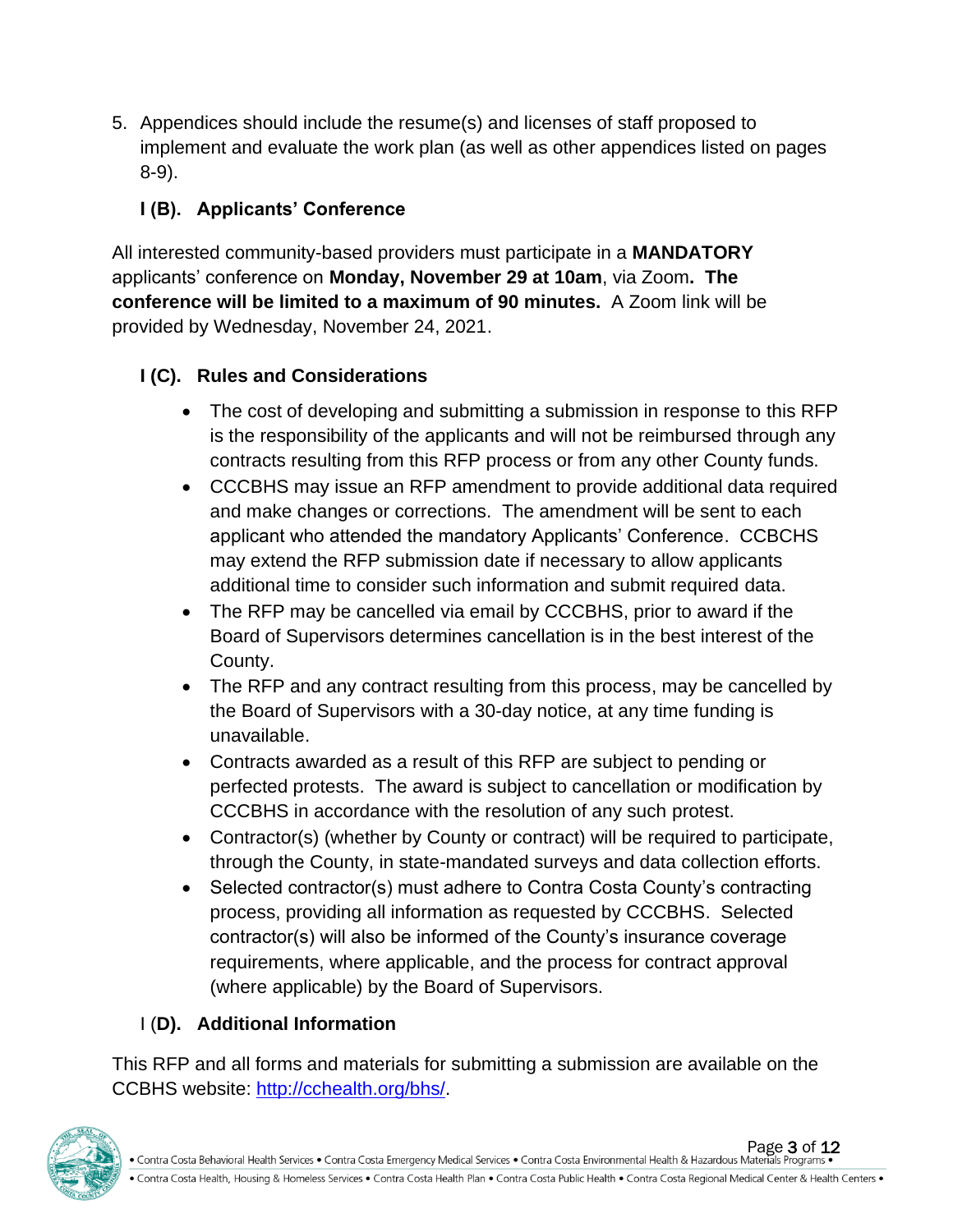Due to the abbreviated timeline of this RFP, no questions will be accepted **after** the mandatory bidder's conference. All questions and answers from the bidder's conference will be disseminated via email to all submitters as well as posted electronically on the BHS website. **The final questions and answers will be posted by Monday December 6, 2021. Application Due Date is December 15, 2021** RFP submissions will be reviewed promptly, the goal is to announce either a selection or next steps **by or before January 7, 2022**.

Applicants who are not selected may appeal CCCBHS's selection of awardee(s) within three (3) business days of the date of notification. Appeals must be addressed to the Director of Behavioral Health, Dr. Suzanne Tavano. Appeals must be in writing and shall be limited to the following grounds:

- The County failed to follow the RFP procedures, which affected the submission scoring; and/or
- The RFP evaluation criteria were not appropriately applied to the submission.

The Director of Behavioral Health will respond to the appeal within two (2) business days, the decision of the Behavioral Health Director will be final and not subject to further review.

#### **II. Introduction**

## **II (A). About Contra Costa Behavioral Health Services**

The Behavioral Health Services Division of Contra Costa Health Services combines [Behavioral](http://cchealth.org/services/mental_health/) Health and [Alcohol and Other Drugs](http://cchealth.org/groups/alcohol_and_drugs/) into a single system of care. With increasing challenges in serving complex populations with multiple needs, this integration is a response to the growing desire to have improved consumer outcomes through a systems approach that emphasizes "any door is the right door," and that provides enhanced coordination and collaboration when caring for the whole person. The mission of Contra Costa Behavioral Health, in partnership with consumers, families, staff, and community-based organizations (CBO), is to provide welcoming, integrated services for behavioral health, substance abuse, homelessness and other needs that promotes wellness, recovery, and resiliency while respecting the complexity and diversity of the people we serve.

## **Behavioral Health Services**

Behavioral Health Services (BHS) provides care to children, teens, transition age youth, adults, and older adults residing in Contra Costa County. These services are provided

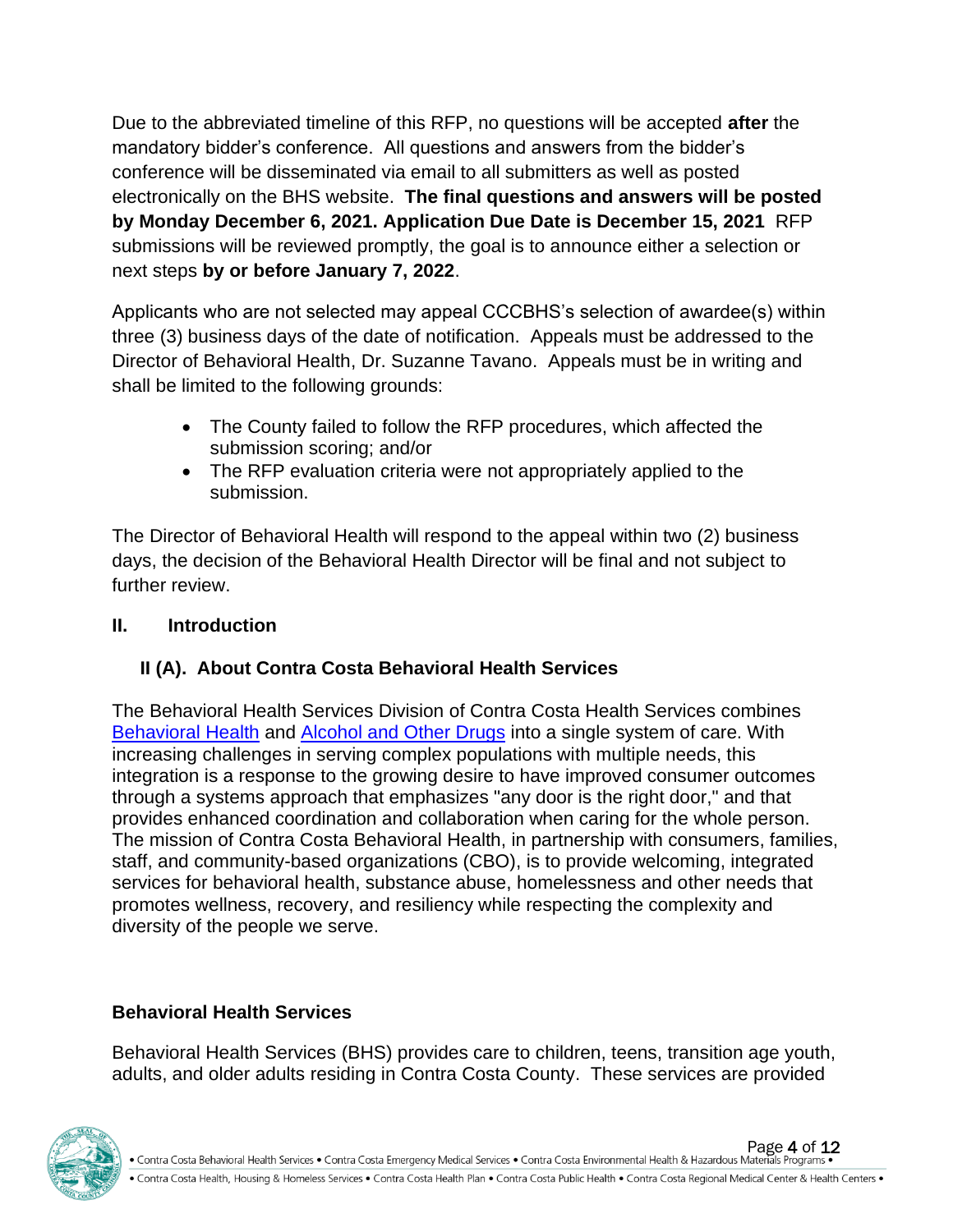through a system of care that includes County owned and operated clinics, communitybased organizations, and a network of private providers.

Contra Costa children and adolescents are served by a County-wide system of care that includes Behavioral Health staff working in partnership with Probation Department, Employment and Human Services Department, School Districts, and family members. Services for adults are provided to those with serious mental disabilities or those in acute crisis. Behavioral Health Services also includes a range of prevention programs oriented toward prevention of more serious mental health issues. The Contra Costa Mental Health Plan is the mental health care provider for MediCal beneficiaries and the uninsured.

#### **Alcohol and Other Drug Services**

The Alcohol and Other Drugs Services (AODS) "puts people first". AODS advocates for alcohol and drug free communities by promoting individual and family responsibility, hope, and self-sufficiency. The AODS System of Care is a planned, comprehensive approach for providing alcohol and other drug treatment and prevention services in Contra Costa County. The continuum of care benefits consumers and providers by combining administrative and clinical services in an integrated, coordinated system. The goal is to give consumers high-quality yet cost effective care in a timely manner.

# **II (B) WISP Grant Background-**

The Wellness in Schools Program (WISP) is funded by the Mental Health Student Services Act (MHSSA) grant program, the purpose of which is to foster enduring collaborations between County Offices of Education, school districts, and Behavioral Health Services throughout the State. Contra Costa was awarded the grant in 2021 and started planning for implementation in the spring of 2021, with a program start date of November 1, 2021.The WISP follows a 3-tiered approach to school based mental health. Tier 1 focuses on mental health outreach and education and targets 100% of students and educational staff. The goal of Tier 1 is to increase capacity of teachers and staff across all County school districts to identify and escalate behavioral health concerns. WISP will provide technical assistance to schools and districts on best practices for establishing school-based wellness centers. In Tier 2, WISP plans to help schools set up student mental health and parent support groups to provide supports for mild to moderate mental health needs. WISP will identify parent liaisons who can function as a link between parent community and schools/Behavioral Health. The goal of the second tier is to equip parents/caregivers and students alike with tools and proactively address emerging behavioral health concerns before they increase in severity. WISP will work with schools and districts on how to identify students who need more intensive supports. In Tier 3, WISP plans to help schools and students navigate pathways to more intensive treatment supports where needed, either to public sector (County BHS) or to private providers. Under the umbrella of CCCOE, WISP will be

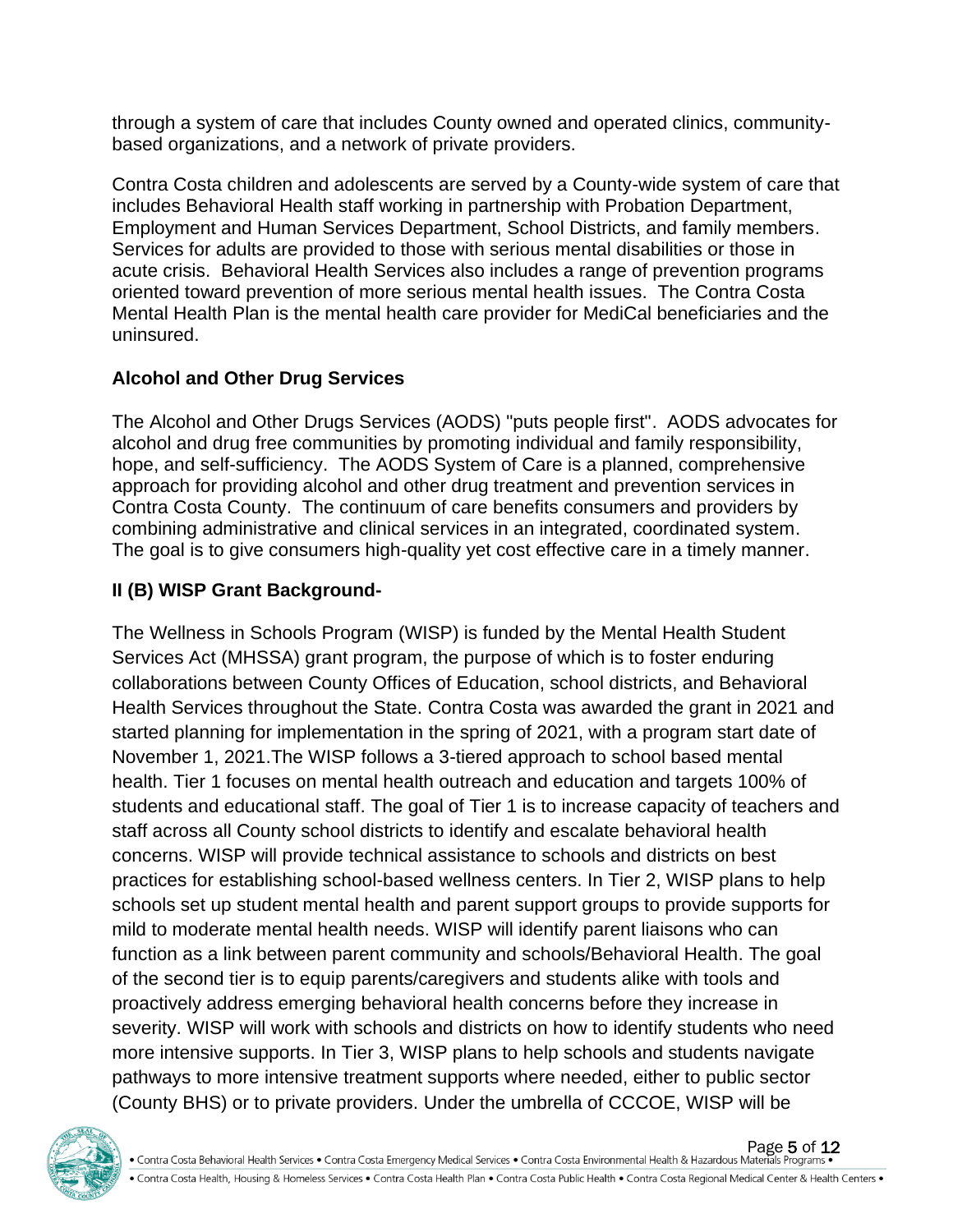powered by five WISP liaisons and one WISP program manager. Four liaisons will be assigned to one of four regions (East, West, Central, South) and one liaison will be dedicated to supporting youth involved in the foster care system. Liaisons will work closely with districts and schools in implementing the various aspects of WISP. WISP is steered by a governance group, which in turn will seek guidance by a School-based Mental Health Collaborative and a Student Mental Health Coalition. A portion of the grant will be used to build out Specialty Mental Health Services (SMHS) for Medi-Cal beneficiaries in areas of high need. CCCOE and CCBHS identified Antioch USD as an area of growing needs that faces shortages of mental health supports. This latter portion of the grant is subject of this RFP.

# **II (C). The Scope of Work**

The selected service provider, in collaboration with AUSD, and CCBHS, will be responsible for identifying the mental needs of students at selected middle schools at AUSD and providing comprehensive mental health treatment to Medi-Cal eligible students meeting medical necessity criteria for Specialty Mental Health Services (SMHS). The provider will assure timely access to needed services. The selected provider will provide school-based treatment to students, school- or homebased family therapy, and coordinate with educational staff and Care Teams the need for mental health and related social supports. In coordination with WISP, agency staff will support schools in developing an environment for students that is conducive to mental wellbeing. The selected provider recognizes that social factors, such as poverty, discrimination, child welfare involvement affects students' ability to participate successfully in education and negatively affects social/emotional functioning. The provider will work with AUSD, CCBHS< CCCOE, and WISP to support students with diverse racial, ethnic, and gender identities, and socio-economic needs, and link them to additional resources as needed. The selected agency must demonstrate familiarity with Medi-Cal programming and regulations, and a demonstrated capacity to provide school-based mental health services, depicted in the work plan, that not only address the behavioral health needs of these students, but are inclusive of cultural, linguistic, and socioeconomic considerations. The selected agency will identify and implement outcome measures to track program success and meet all grant- and mental health contract related reporting requirements.

## **III. RFP Guidelines**

Through this RFP process, CCBHS will collaborate with AUSD and CCOE in selecting a qualified applicant/CBO to operate mental health programs at designated AUSD schools. All applicants must be able to meet state requirements as well as have



. Contra Costa Health, Housing & Homeless Services . Contra Costa Health Plan . Contra Costa Public Health . Contra Costa Regional Medical Center & Health Centers .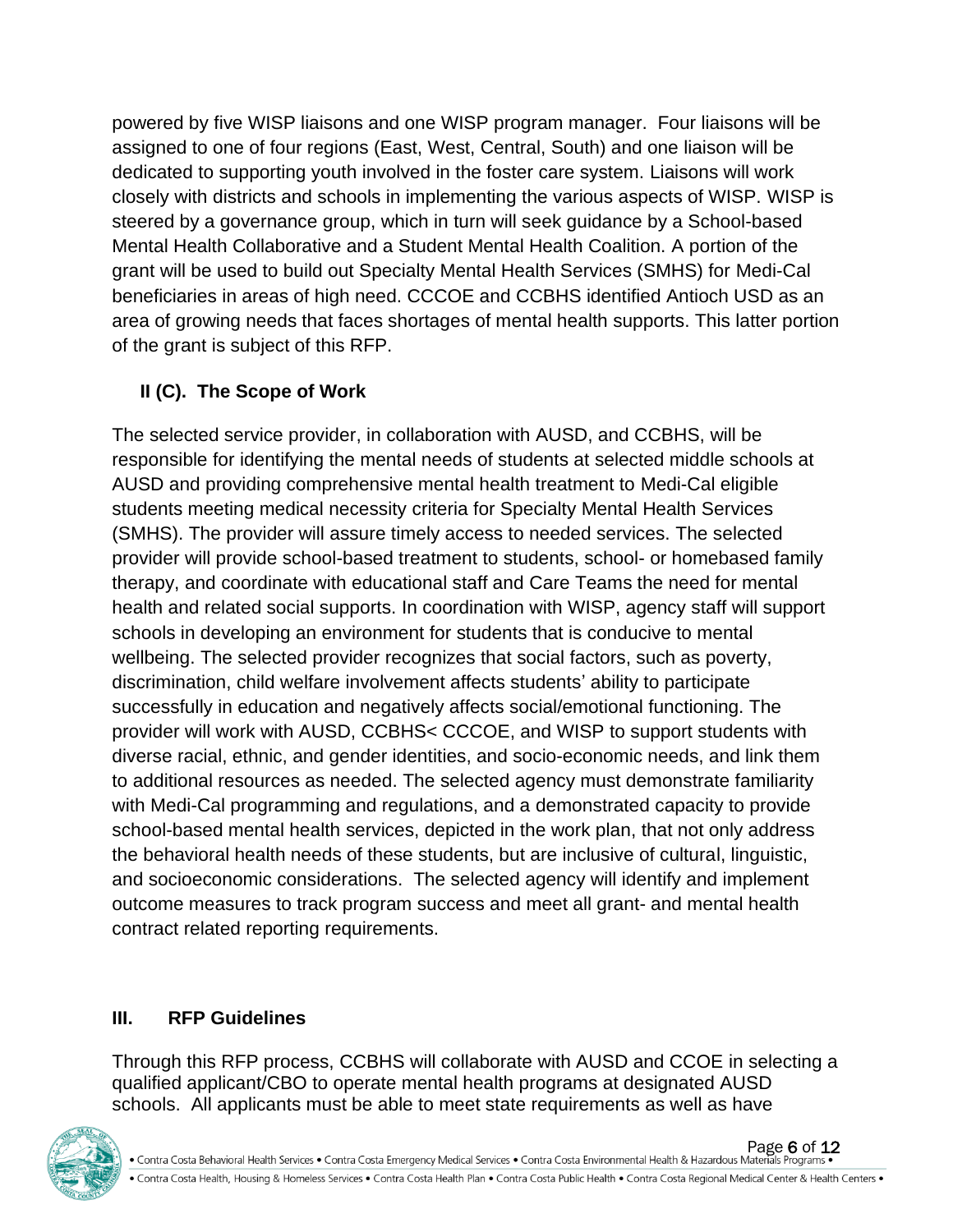knowledge of California Code Title 9 regulations and staffing patterns (Division 1, Chapter 3, Article 3.5).

The program/implementation is to be designed for middle-school age students with behavioral health needs, meeting the requirement for medical necessity, who are MediCal eligible and can benefit from services provided on the campus with additional mental health and supports.

### **III (A). Cover Page**

1) Please complete the attached cover page (see final page of RFP) and submit with RFP.

# **III (B). Program Narrative (12 page maximum, 50 potential points total)**

1) **Describe the operational and service delivery program**. We encourage submissions to consider use of evidence-based models and best practices, though are open to the inclusion of creative and innovative approaches for engaging students, promoting mental health wellness and education, plans to help the destigmatizing mental health needs, especially those students and families who have suffered difficulties and failure in previous academic experiences.

Respondents should address how they will provide services that will provide effective treatment interventions that will improve student's mental health and outcomes. The program model must include the following services:

- Individual Therapy
- Group Therapy, Social Skills Group
- Family Therapy
- Family Engagement
- Crisis Intervention (as needed)
- Plan Development
- Case Management
- Clinical Assessment and Evaluations
- Mental health community education and awareness
- Identifying intervention needs tool(s)/plan
- Mental health screening mechanism plan

Additional components to address may include:

- Staff training, to include the comprehensive team of providers and instructional assistants
- Alignment with school-wide Positive Behavior Intervention and Supports programming



Page 7 of 12<br>● Contra Costa Behavioral Health Services ● Contra Costa Emergency Medical Services ● Contra Costa Environmental Health & Hazardous Materials Programs ●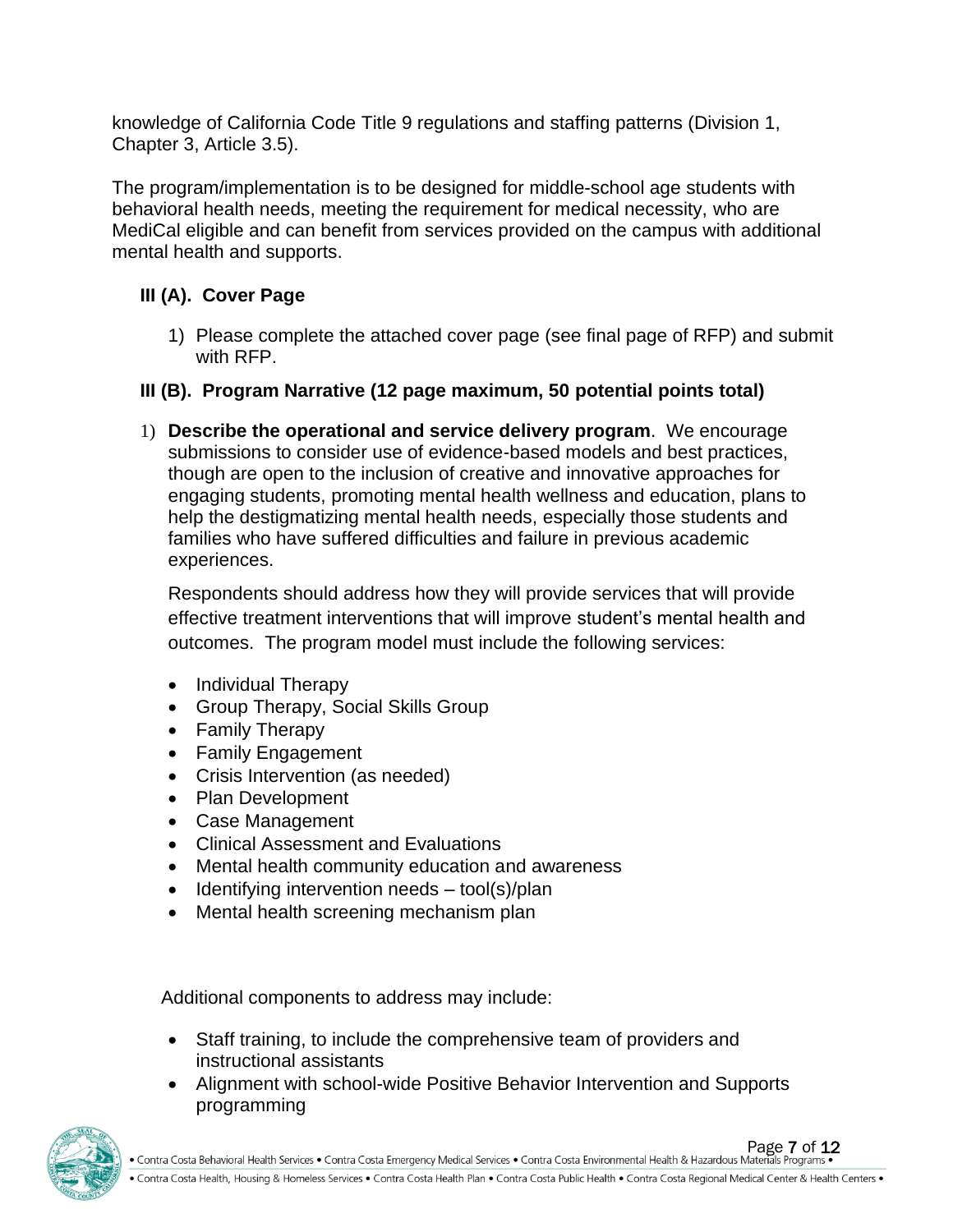- Data collection on goal progress and student performance to guide intervention decisions
- Implementation of an evidence-based Social/Emotional program
- Behavior contracting for individuals and whole class
- Check-in/Check-out protocol
- Protocols for Conflict Resolution and use of Restorative Justice principles
- Development and monitoring of Behavior Plans
- Training for teachers/staff
- Mental health awareness communications
- Technical assistance to schools for Wellness Centers
- Establishing screening mechanism for identifying moderate-acute behavioral concerns
- Mental health support groups **(Potential points = 20)**
- 2) **Outline the timeframe** within which the program will operate, including anticipated start date and plans to transition mental health staff and supports into the classroom environment. **(Potential points = 5)**
- 3) **Describe program staffing** and each staff member's role and/or function in designing or supporting students in a classroom environment to help facilitate academic success, interpersonal success, personal growth, supporting students and families towards transformative wellness. **(Potential points = 5)**
- 4) **Training**: Include a description of any additional training your organization will provide or facilitate to program staff, teachers, and parent including screening and de-escalation, safety, crisis intervention, and cultural competency training. **(Potential points = 5)**
- 5) **Administrative Oversight and Quality Management**: Describe how the program will be monitored and evaluated for continuous quality management/improvement and how documentation and billing of Medi-Cal billable services will be accurately reported. Additionally, describe expectations for communication, including structures and strategies for supporting administrative collaboration, as well as documentation of compliance, including completion of Incident and Behavior Emergency Reports. **(Potential points = 5)**
- 6) **Evaluation**: Describe how the project will be reviewed and evaluated as well as how the applicant will include the perspectives of stakeholders in the review and evaluation. Provide a brief description of how you would measure program outcomes and provide ongoing reports to the CCBHS and AUSD. Focus should be given to tracking data related to identifying behavioral and mental health needs, to treatment outcomes, and navigation of access to related services.

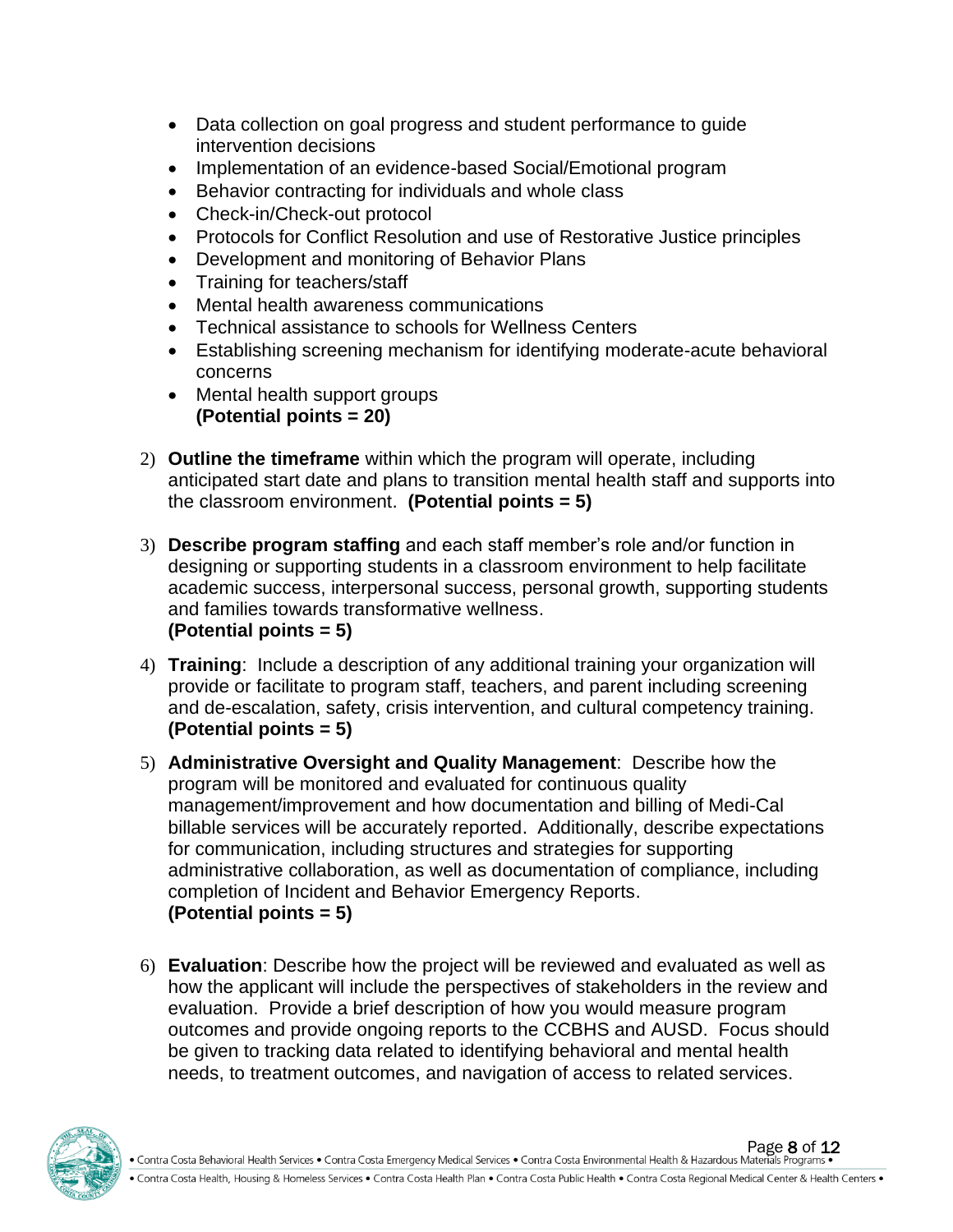As appropriate, include measurement tools. Explain how you will collect both qualitative (e.g., interviews, consumer focus groups, etc.) and quantitative (e.g., demographics, assessment scores, etc.) data in order to capture and document outcomes. If applicable, describe how you will measure fidelity to each of the evidence-based practices/programs you choose to implement. **(Potential points = 5)**

7) As appendices to the Narrative (not included in page restriction) please supply the following:

### **(Potential points = 5)**

- a. Program guidelines / rules
- b. Emergency plan (i.e., evacuation, catastrophic, natural disaster plan)
- c. Consumer crisis protocol (example: psychiatric or physical health emergency)
- d. Consumer intake and eligibility verification protocol
- e. Staffing pattern
- f. Staff safety plan
- g. Discharge planning policy
- h. Protocol for referring consumers to additional services and/or resources as needed
- i. Grievance procedure
- j. Sample reports and/or data reporting procedures

#### **III (C). Budget and Budget Narrative (3 page maximum, 20 potential points total)**

- 1) Include funding sources and uses within the budget, outlining the expected cost of the project, broken down by major cost categories of Personnel, Operating and Indirect Expenses. The maximum total amount available is \$430,000. Specifically, up to \$215,000 will be funded by Federal Financial Participation and \$215,000 from the WISP grant. **(Potential points = 10)**
- 2) Include a budget justification/narrative (2 pages). **(Potential points = 10)**

### **III (D). Characteristics and Qualifications of Applicant Agency (5 page maximum, potential 30 points total)**

1) Write a narrative describing the characteristics and qualifications of the applicant agency(ies) who will be operating, managing, and overseeing the delivery of services. Please describe the applicants qualifications relating to the services described herein. In the appendices, please include a corporate profile, along with the resume(s) and/or job descriptions for staff proposed to manage and provide supportive services. Include a description of organizational capacity to serve the target population. If the applicant agency utilizes a fiscal agent, please

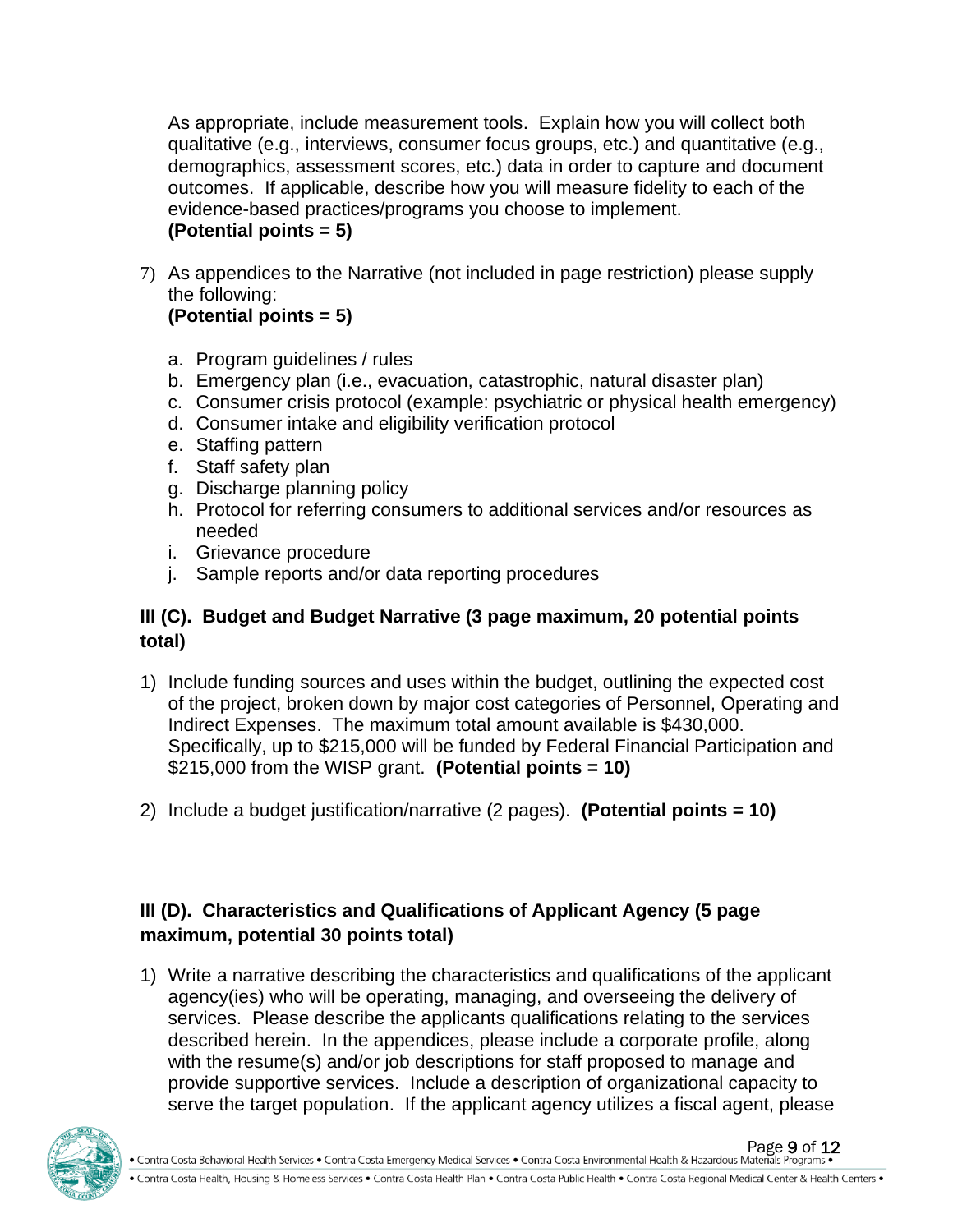provide a corporate profile of the fiscal agent, a letter of support, and audited financial statements from the previous fiscal year. Copies of existing program licenses should also be included in the appendices. **(Potential points =10)**

- Eligible applicants may include but are not limited to community-based agencies, faith-based organizations, and for-profit agencies. Please provide the agencies' Tax Identification Number (TIN) or Employer Identification Number (EIN), if applicable.
- Applicants must demonstrate a history in working with individuals experiencing mental health crisis in the Greater Bay Area, particularly Contra Costa County, as well as demonstrating recognition and support from key supportive populations.

**Additionally,** this means applicants will:

- 2) Be currently engaged in programming serving individuals experiencing mental health crisis, or have the ability to do so, and have been engaged in programming for five years or more. **(Potential points =5)**
- 3) Be able to meet all state licensing requirements. **(Potential points =5)**
	- Understand Title 9 staffing patterns.
	- Have experience with Short-Doyle MediCal claim procedures.
	- Be able to meet MediCal licensing and reimbursement requirements.
- 4) Applicants must be able to demonstrate experience working as a coordinated team, and working collaboratively with not only mental health providers, but also target supported support systems—families, peers, educators, communities, caregivers, etc. Additional consideration will be provided to those organizations with a program proposal or service model that includes strategies to engage and promote parent involvement. **(Potential points = 5)**
- 5) Have the ability to work successfully in racially/ethnically diverse settings and/or to collaborate with agencies with such experience. Bilingual services are desired. Have the ability to work successfully with individuals of diverse sexual orientations and gender identities and/or to collaborate with agencies with such experience. **(Potential points = 5)**
- **IV. Method of Evaluation IV (A). Initial Screening**

Submissions will be screened for timeliness, compliance, completeness, and eligibility as they are received. In order to receive a score, each submission must meet all of the following criteria. A failure to meet any one of these criteria will cause the submission to be disqualified. DISQUALIFIED SUBMISSIONS WILL NOT BE REVIEWED OR SCORED AND WILL NOT BE FURTHER CONSIDERED FOR THIS CONTRACT.

1. Submission was received by due date.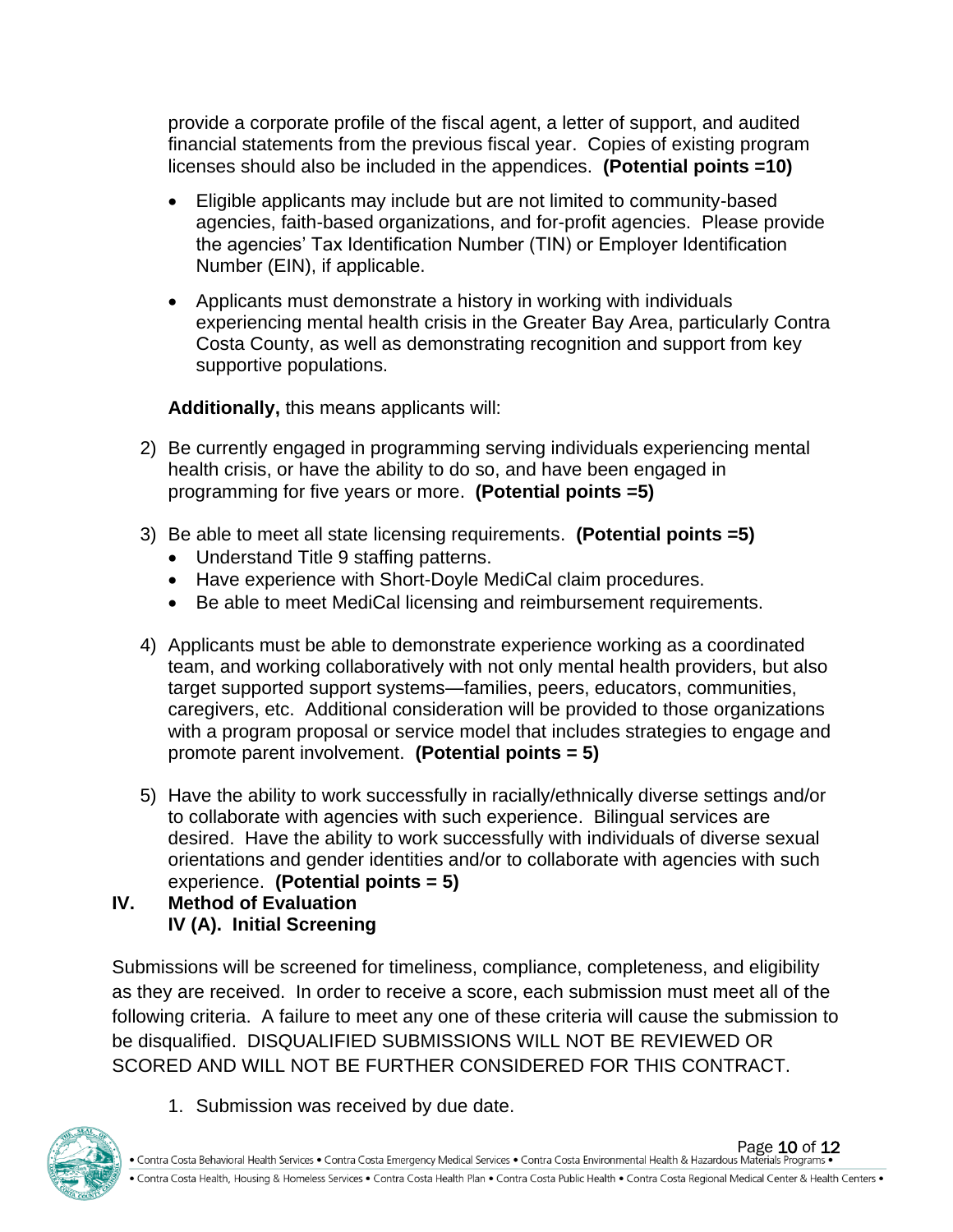- 2. All sections of Submission as outlined in RFP are included within page limit (excluding Appendices).
- 3. Appendices are included and are complete.

#### **IV (B). Scoring of Submission**

A panel of RFP reviewers will score each submission. A maximum of 100 points for each submission is possible using the following scoring:

- 1. Program Narrative **1. According to the Solution Contract Contract Contract Contract Contract Contract Contract Contract Contract Contract Contract Contract Contract Contract Contract Contract Contract Contract Contract**
- 
- 3. Applicant Qualifications 30 Points max
- 2. Budget 20 Points max

In order to be considered for an award, the submission must have a **minimum score of 75 points.** Based on overall scores, RFP reviewers will recommend to the Health Services Department selection of the agency/ agencies/awardee(s) to develop and operate school-based mental health programming in Antioch Unified School District. Funding for program implementation will be contingent upon review and approval of the Behavioral Health Director.

#### **V. Important Due Dates**

| <b>Important Dates</b>                       | Due Date  |
|----------------------------------------------|-----------|
| <b>Request for Proposals - Posted Online</b> | 11/8/2021 |